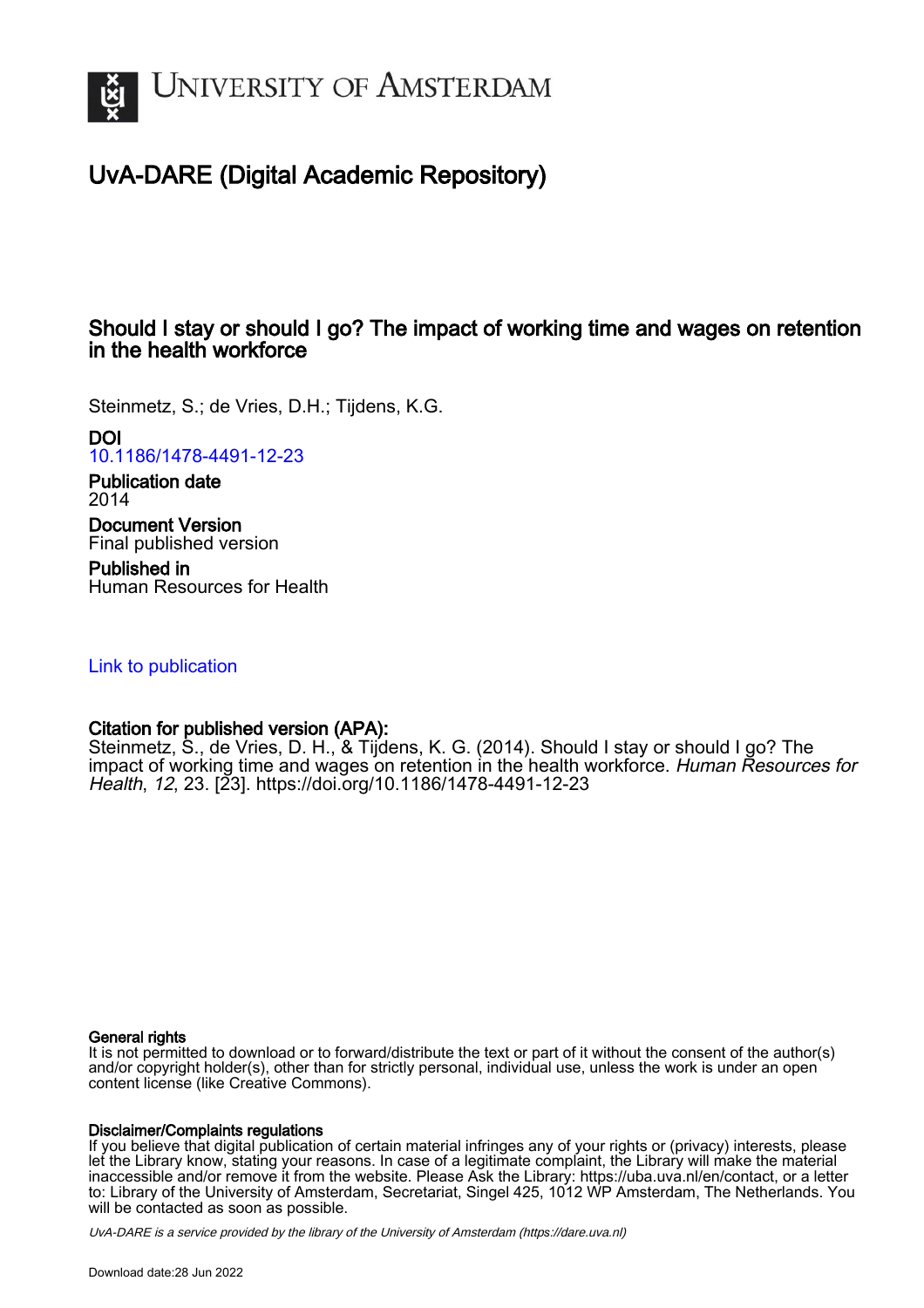**RESEARCH CHINESEARCH CHINESEARCH** 

# Should I stay or should I go? The impact of working time and wages on retention in the health workforce

Stephanie Steinmetz<sup>1\*</sup>, Daniel H de Vries<sup>1</sup> and Kea G Tijdens<sup>2</sup>

#### Abstract

Background: Turnover in the health workforce is a concern as it is costly and detrimental to organizational performance and quality of care. Most studies have focused on the influence of individual and organizational factors on an employee's intention to quit. Inspired by the observation that providing care is based on the duration of practices, tasks and processes (issues of time) rather than exchange values (wages), this paper focuses on the influence of working-time characteristics and wages on an employee's intention to stay.

**Methods:** Using data from the *WageIndicator* web survey ( $N = 5,323$ ), three logistic regression models were used to estimate health care employee's intention to stay for Belgium, Germany and the Netherlands. The first model includes working-time characteristics controlling for a set of sociodemographic variables, job categories, promotion and organization-related characteristics. The second model tests the impact of wage-related characteristics. The third model includes both working-time- and wage-related aspects.

Results: Model 1 reveals that working-time-related factors significantly affect intention to stay across all countries. In particular, working part-time hours, overtime and a long commuting time decrease the intention to stay with the same employer. The analysis also shows that job dissatisfaction is a strong predictor for the intention to leave, next to being a woman, being moderately or well educated, and being promoted in the current organization. In Model 2, wage-related characteristics demonstrate that employees with a low wage or low wage satisfaction are less likely to express an intention to stay. The effect of wage satisfaction is not surprising; it confirms that besides a high wage, wage satisfaction is essential. When considering all factors in Model 3, all effects remain significant, indicating that attention to working and commuting times can complement attention to wages and wage satisfaction to increase employees' intention to stay. These findings hold for all three countries, for a variety of health occupations.

**Conclusions:** When following a policy of wage increases, attention to the issues of working time—including overtime hours, working part-time, and commuting time—and wage satisfaction are suitable strategies in managing health workforce retention.

Keywords: Commuting time, Health workforce retention, Intention to quit, Intention to stay, Job satisfaction, Remuneration, Survey data, Wage satisfaction, Working time

\* Correspondence: [s.m.steinmetz@uva.nl](mailto:s.m.steinmetz@uva.nl) <sup>1</sup>

<sup>1</sup>Department of Sociology & Anthropology, University of Amsterdam, Amsterdam, the Netherlands

Full list of author information is available at the end of the article



© 2014 Steinmetz et al.; licensee BioMed Central Ltd. This is an Open Access article distributed under the terms of the Creative Commons Attribution License [\(http://creativecommons.org/licenses/by/2.0\)](http://creativecommons.org/licenses/by/2.0), which permits unrestricted use, distribution, and reproduction in any medium, provided the original work is properly credited.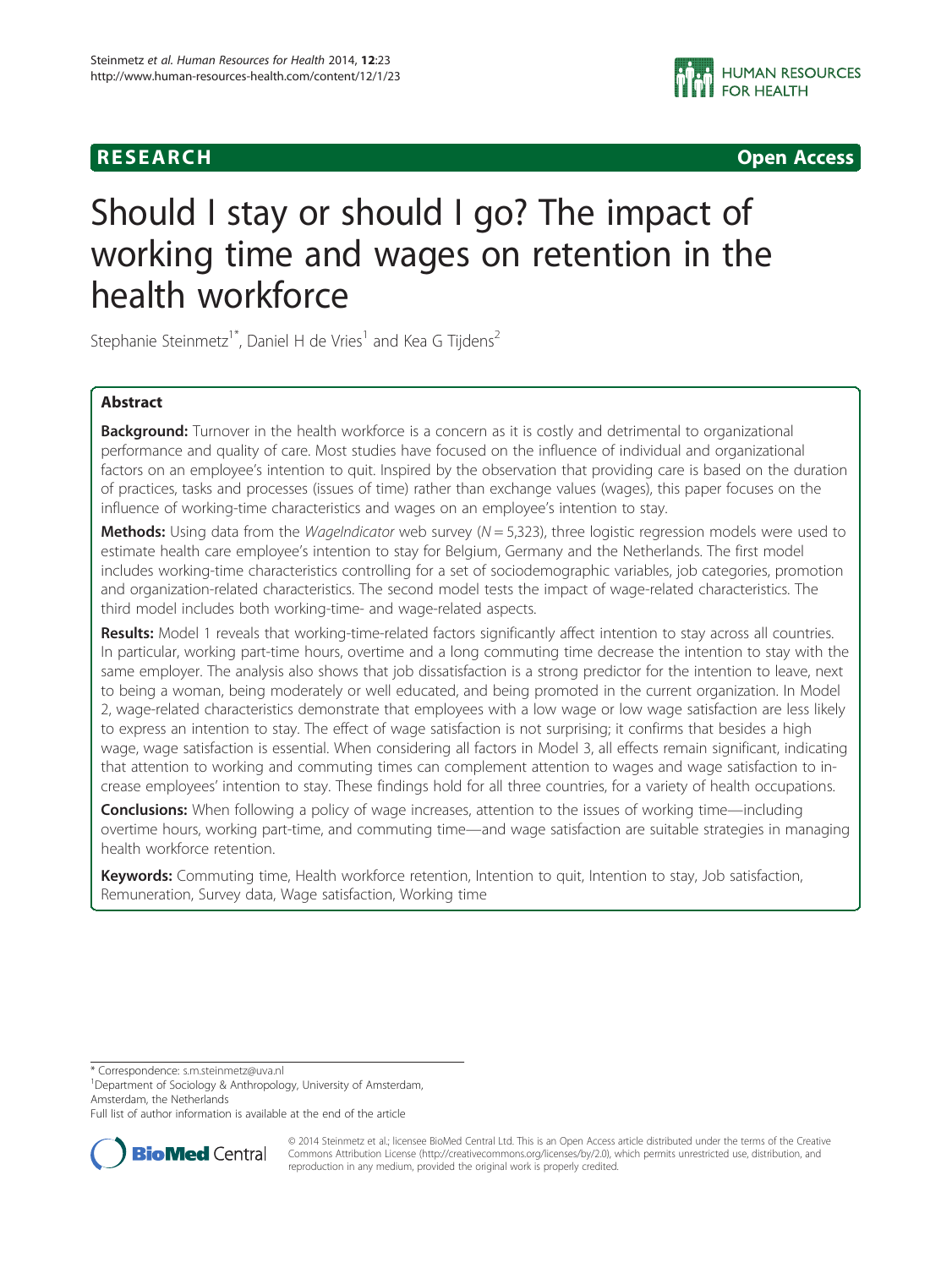#### Abstract in German

Hintergrund: Hohe Personalfluktuation und Kündigungsraten sind im Gesundheitswesen aufgrund ihres negativen Einflusses auf die organisatorische Leistung sowie die Qualität der Pflege in zunehmendem Maße ein ernstes Problem. In diesem Zusammenhang haben Studien zur Personalfluktuation vor allem den Einfluss von individuellen und organisatorischen Faktoren untersucht. Da jedoch innerhalb des Gesundheitswesens Zeitkomponenten (z.B. Dauer der für verschiedene Aufgaben verfügbaren Zeit) eine noch wichtigere Rolle spielen als die Entlohnung jedes einzelnen Arbeitsschritts, konzentriert sich der vorliegende Artikel vor allem auf den Einfluss verschiedener Arbeitszeit- und Entlohnungsfaktoren auf die Absicht von Mitarbeitern, beim derzeitigen Arbeitgeber zu verbleiben.

Methode: Unter Verwendung gepoolter belgischer, deutscher und niederländischer Stichproben (2006-2012) der kontinuierlichen, weltweiten und mehrsprachigen WageIndicator-Onlineumfrage (N = 5323) untersucht die Studie anhand von drei logistischen Regressionsmodellen die Absicht von Mitarbeitern, bei ihrem derzeitigen Arbeitgeber im Gesundheitswesen zu verbleiben. Das erste Modell analysiert unter Kontrolle von soziodemographischen sowie berufs- und organisationsbezogenen Eigenschaften den Einfluss verschiedener Arbeitszeitfaktoren auf die Verbleibeabsicht. Unter Berücksichtigung der gleichen Kontrollvariablen testet das zweite Modell hingegen die Auswirkungen lohnbezogener Eigenschaften auf die Absicht zu bleiben, während das dritte Modell letztlich Arbeitszeit- und Lohnaspekte kombiniert.

Ergebnisse: Modell 1 zeigt, dass die arbeitszeitbezogenen Faktoren die Absicht, beim derzeitigen Arbeitgeber zu verbleiben, in allen drei Ländern signifikant beeinflussen. Insbesondere Teilzeitarbeit, Überstunden sowie eine lange Anfahrtszeit zum Arbeitsplatz verringern die Verbleibeabsicht. Die Analyse zeigt auch, dass neben Einflussfaktoren wie weibliches Geschlecht, mittlere bis hohe Bildung und kürzlich erfolgte Beförderung, vor allem Arbeitsunzufriedenheit ein starker Prädiktor für die Absicht ist, den Arbeitgeber zu verlassen. In Modell 2 zeigt sich, dass lohnbezogene Merkmale, wie z.B. ein niedriger Lohn oder höhere Lohnunzufriedenheit, die Verbleibewahrscheinlichkeit von Arbeitnehmern verringert. Der starke Lohn(un)zufriedenheitseffekt bestätigt dabei, dass nicht nur die Lohnhöhe sondern vor allem auch die subjektive Lohnzufriedenheit eine zentrale Rolle spielt. Unter Berücksichtigung aller Faktoren in Model 3 bleiben die oben genannten Effekte signifikant, was darauf hindeutet, dass Arbeitszeitfaktoren (u.a. auch Anfahrtszeiten) neben Lohnfaktoren einen wichtigen Beitrag zum Verständnis von Personalfluktuation im Gesundheitswesen leisten. Diese Ergebnisse gelten für alle drei untersuchten Länder und eine Vielzahl von Gesundheitsberufen.

Schlussfolgerungen: Die Analyse zeigt auf, dass in der politischen Diskussion neben Lohnerhöhungen vor allem auch Themen wie Arbeitszeit (einschließlich Überstunden, Teilzeit und Anfahrtszeit) sowie die subjektive Lohnzufriedenheit in den Vordergrund gerückt werden müssen. Diese Faktoren eröffnen alternative Strategien, um das Problem hoher Personalfluktuation im Gesundheitswesen anzupacken.

#### Abstract in Spanish

Antecedentes: La rotación de personal de salud es preocupante, ya que es costoso y perjudicial para el desempeño de la organización y la calidad de atención médica. La mayoría de los estudios se han centrado en los factores a nivel individual y de organización que influyen el renunciar el empleo. Inspirado por la observación de que la prestación de atención médica se basa en la duración de las prácticas, las tareas y procesos (cuestiones de tiempo) en lugar de los valores de cambio (salarios), este manuscrito se enfoca en la influencia de las características del tiempo de trabajo y los salarios en la intención de permanecer en el empleo.

Métodos: Utilizando datos de la encuesta por Internet del Indicador Salarial ( $N = 5,323$ ), se estimaron tres modelos de regresión logística para determinar la intención del empleado de atención de la salud a permanecer en Bélgica, Alemania y Holanda. El primer modelo incluye características de tiempo de trabajo, mientras controla por un conjunto de variables sociodemográficas, categorías laborales, la promoción y diversas características relacionadas con la organización. El segundo modelo de prueba el impacto de las características relacionadas con los salarios. El tercer modelo incluye tanto el tiempo de trabajo como los aspectos relacionados con los salarios. (Continued on next page)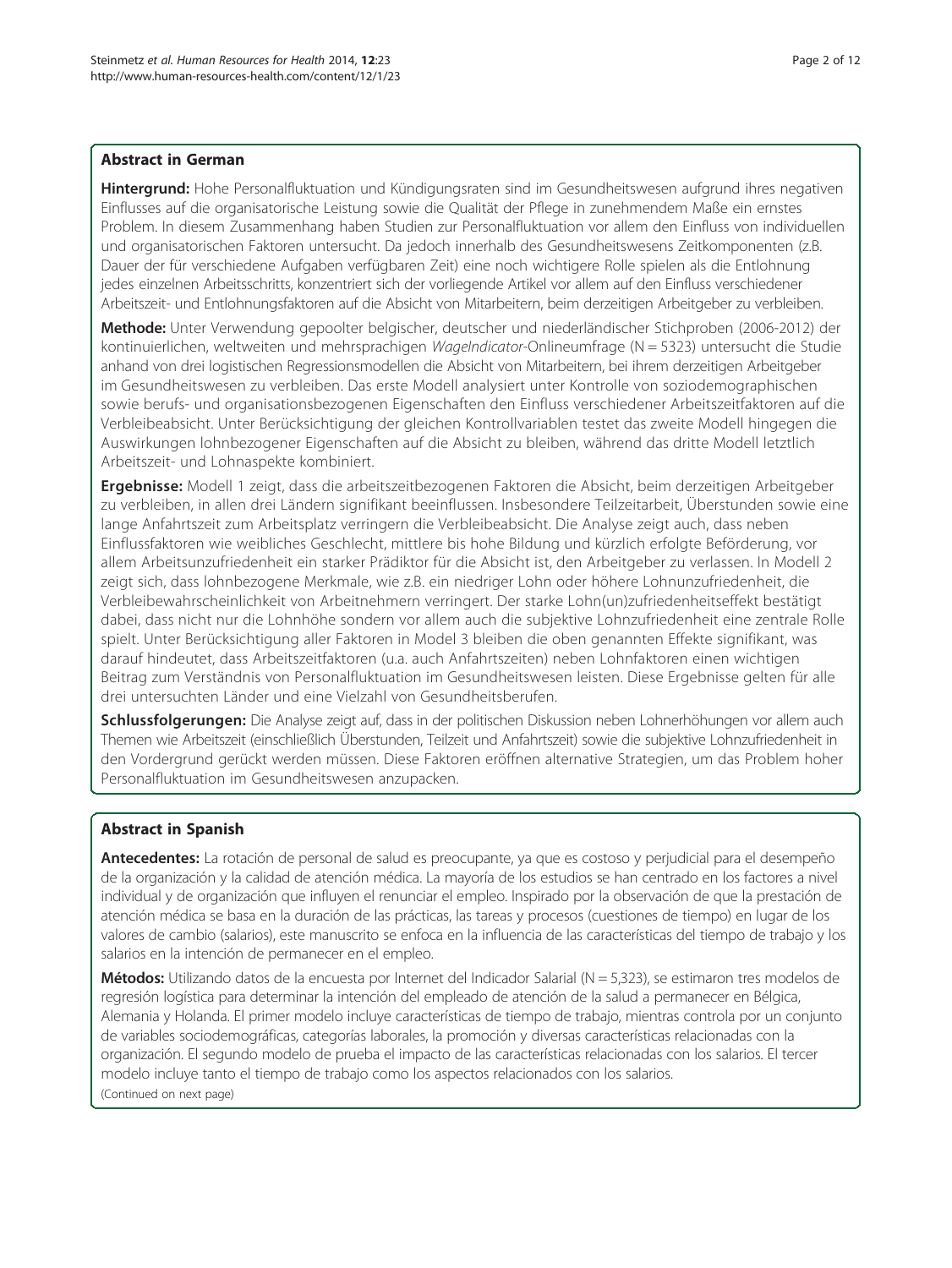#### (Continued from previous page)

Resultados: Modelo 1 indica que los factores de trabajo relacionados con el tiempo afectan significativamente la intención de permanecer en el empleo a través de todos los países. Las horas de trabajo a tiempo parcial o tiempo extra y un tiempo largo de trayecto al trabajo disminuyen la intención de permanecer en el mismo empleo. El análisis también indica que la insatisfacción laboral es un fuerte predictor de la intención de renunciar el empleo, también el ser mujer, ser moderadamente o bien educada y el haber sido promovido dentro de la organización actual. En el Modelo 2, características relacionadas con los salarios demuestran que los empleados con un salario bajo o un bajo nivel de satisfacción sobre el salario son menos propensos a expresar la intención de quedarse. El efecto de la satisfacción salarial no es sorprendente; confirma que, además de un alto salario, la satisfacción salarial es importante. Al considerar todos los factores en el Modelo 3, todos los efectos siguen siendo significativos, que indica que el aumentar la intención de los empleados a quedarse requiere la atención al tiempo del trabajo y del trayecto al trabajo, además de la atención sobre los salarios y la satisfacción de salarios. Estas conclusiones son válidas para los tres países y a través de una variedad de profesiones de la salud.

Conclusiones: Cuando se implementa una política de incrementar salarios para mejorar la satisfacción salarial, también se debe considerar otras estrategias para el manejo de la retención de personal de salud, como el de trabajar horas extras, trabajo a tiempo parcial y el tiempo del trayecto al trabajo.

#### Background

Retention of people working in health care is a serious concern as turnover is enormously costly and detrimental to the organizational performance and the health system in general [\[1-3](#page-11-0)]. As indicated by the European Union's 2012 Commission Action Plan for the EU Health Workforce, the health sector faces major challenges, owing to labour shortages, attrition and relatively low pay in some health occupations. While turnover rates differ across health cadres—for instance, nurses are less likely to leave the workforce than medical doctors and other specialized health professionals [\[4](#page-11-0)]—the replacement is costly because of the subsequent hiring and required training of new employees [\[3,5\]](#page-11-0). Moreover, high turnover rates have great implications not only for the quality, consistency and stability of services provided to people in need, but also for the working conditions of the remaining staff, e.g. increased workloads, disrupted team cohesion and decreased morale [[6,7](#page-11-0)].

A variety of individual and organizational factors have been found to impact turnover. The main focus of this article, however, is on the question in how far aspects of working time and remuneration influence retention, or the intention to stay. The theoretical approach of this article is informed by the longstanding criticism of formal and bureaucratic organizations over the objectification, commodification and standardization of labour. In past decades, health care experts have theorized that these concepts have brought about a loss of humanism in medicine, depersonalization of care, and the replacement of holistic care with bureaucratic control [[8\]](#page-11-0). Central to the theory is the notion that when a free worker sells his or her labour for an indeterminate time, he or she receives a money-wage or salary and forms a continuing relationship with an employer, which is formalized through institutional processes and structures. Marxist theorists have long argued that alienation occurs when in this process the labourer loses control over his or her labour and therefore becomes a commodity. In recent decades, the associated objectification has increasingly been equated with dehumanization because it involves a professional neutralization of agency of both patients and health workers. Timmermans and Almeling speak of "an erasure of authenticity, an alienation of identities, and a silencing or even displacement of the self and the social world" [[8\]](#page-11-0).

An application of wage-labour analysis to human resources for health needs to take into account that in the field of human services, labour value is based not only on a notion of abstract (clock) time indifferent to the type of activity and used as an exchange value [\[9](#page-11-0)]. Within the social services required, work is conducted much more from a processual (or concrete) time associated more with the use values of work, anchored in the duration of social practices, tasks and processes, rather than exchange values [[9,10\]](#page-11-0). Paid work in health care is illustrative of this type of labour because, ideally, processes take as long as they take, and cannot easily be hurried, as care needs are unpredictable. In recent decades, however, the conditions of neoliberal globalization have tended to privilege labour as exchange value over labour as use value.

Previous studies focusing on turnover have neglected the impact of work-related aspects of working time and remuneration. Moreover, those studies examining the relation between wages and intention to quit are rather inconclusive, pointing towards a more complex relationship between wages and additional personal and organizational characteristics. However, as working time and wages are closely related to job satisfaction, as well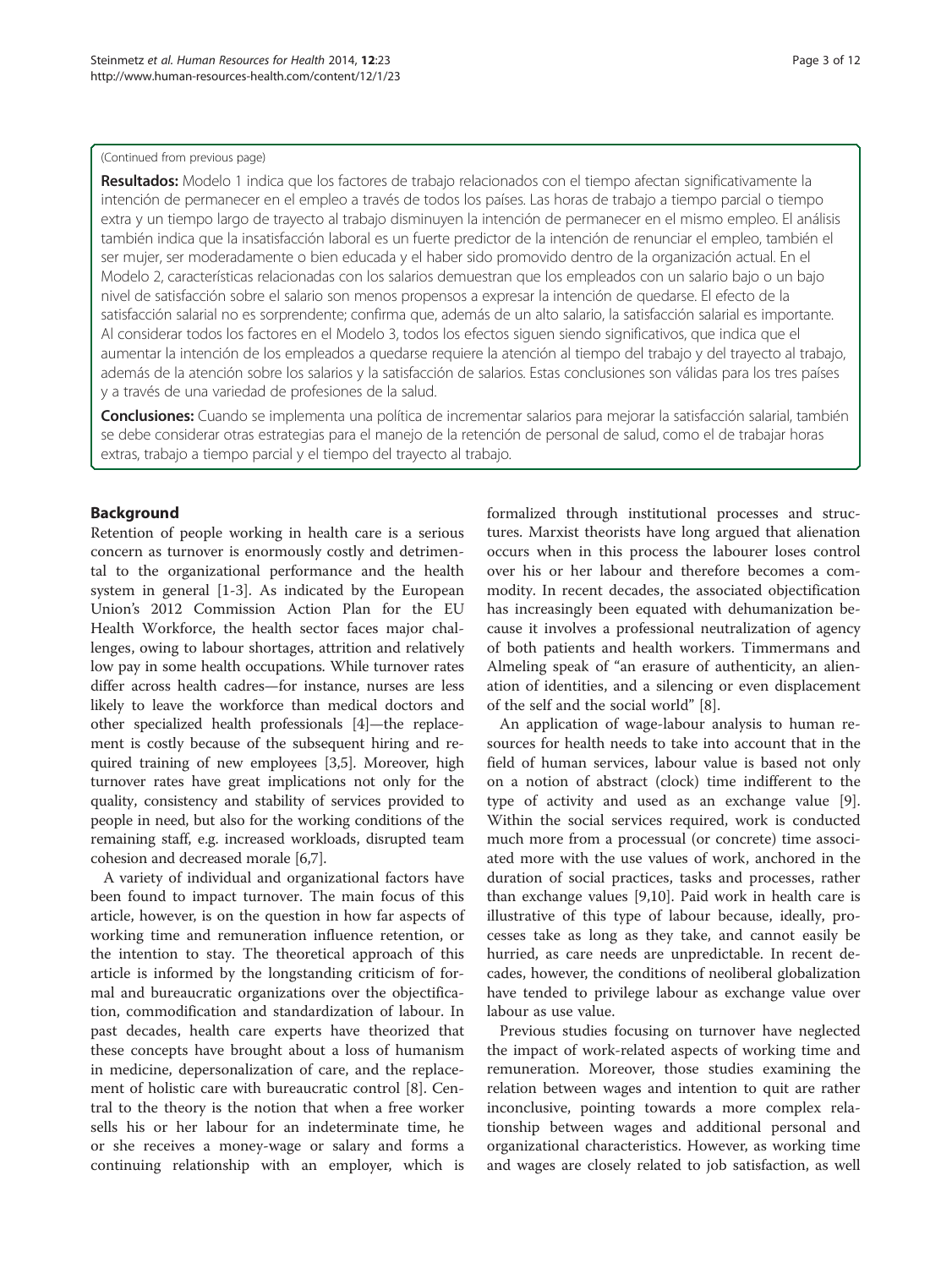as attrition (or migration) of employees within and across countries [\[11-14\]](#page-11-0), there is a need to explore their interrelation in more detail to employ retention strategies effectively. In addition, while current studies on retention have been focused on individual health care occupations or single countries, less attention has been paid to whether the observed factors also apply for a greater variety of health occupations. To optimize retention strategies, it is important for organizations to understand whether the reasons for quitting or staying are the same for the different occupations or not. A similar reasoning can be applied in exploring cross-national differences of health care systems to better understand why some countries might be more attractive for health care workers than others. However, owing to a lack of comparative data [[15\]](#page-11-0), such cross-national comparisons are lacking.

#### Factors influencing intention to quit or stay

In the framework of this article, we focus on 'intention to stay' rather than on actual attrition or turnover. This framing differs from the typical negatively framed questions asked in studies, which typically affirm leaving (e.g., "I am actively seeking other employment.") rather than staying in one's current position [\[16-20](#page-11-0)]. However, as this article focuses more on retention, it seems more logical to use an outcome that offers a long-term perspective on remaining with the same employer or not. Following the argument of Mor Barak et al. [[21\]](#page-11-0), focusing on 'intention' rather than actual behaviour seems reasonable for two reasons. First, before actually leaving the job, workers typically make a deliberate and conscious decision to do so [\[22](#page-11-0)]. In previous studies, intent to leave has been found to be a good proxy indicator for actual turnover [\[23-27](#page-11-0)]. Second, in a cross-sectional study, it is more practical to ask employees of their 'intention to quit or stay' than to actually track them down in a longitudinal study to see whether they have left or to conduct a retrospective study and risk hindsight biases [\[28](#page-11-0)].

As indicated above, the reasons that employees quit their jobs are manifold and have been examined since the 1950s. Subsequent studies have developed models based on theoretical approaches of different disciplines. As results are often rather inconclusive, depending on the theoretical approach, only a combination of different disciplinary perspectives (economic, sociological and psychological) can contribute to the understanding of the complex process leading to intention to quit [\[29,30](#page-11-0)]. In the context of this article, results based on groups of factors are briefly summarized, focusing on the health care sector.

Starting with sociodemographic characteristics of employees, only a few characteristics seem to meaningfully

predict the intention to quit. In particular, age and education are significant predictors. Studies have shown that younger and better educated employees are more likely to leave their jobs to seek career advancement [\[6,31,32](#page-11-0)]. This particularly happens if there are limited career opportunities within the organization [[28\]](#page-11-0). For the health workforce, the findings are inconclusive when differentiating by profession. While well-educated younger nurses are more in favour of developing their careers and older nurses are likely to be a more stable workforce [\[6,16,33,34](#page-11-0)], quitting behaviour was independent of educational level for other health occupations [\[33\]](#page-11-0). Moreover, it seems unclear whether the observed relation between age and intention to quit simply reflects age, rather than work experience and tenure [\[35\]](#page-11-0). A further consistent significant predictor for turnover in health care facilities is ethnicity, showing that white people have, possibly due to increased job mobility or opportunity, a higher turnover than persons who are members of minority groups [\[33](#page-11-0)]. With respect to gender or marital status, there is little evidence that these characteristics are linked to turnover [[16,33,36](#page-11-0)-[38](#page-11-0)], though having children at home correlates with turnover, especially for women [\[36,39](#page-11-0)]. This is confirmed for nurses, showing that kinship responsibilities involving home obligations, children, spouses and ageing parents affect the work and turnover habits of nurses, possibly requiring a change in work environment [[6,](#page-11-0)[40](#page-12-0)-[42](#page-12-0)]. McKee et al. [\[39\]](#page-11-0) find marital status to be indirectly related to intention to quit in that employees who are married are more satisfied with their jobs and feel more supported and less stressed than their unmarried colleagues.

Besides sociodemographic factors, many studies show that *professional perception*, in particular job satisfaction defined as the extent to which one feels positively or negatively about one's job [\[43](#page-12-0)]—is a rather consistent predictor of turnover behaviour [[6](#page-11-0),[21](#page-11-0)[,44-49\]](#page-12-0). Employees who are satisfied with their jobs are less likely to quit [[18](#page-11-0),[50](#page-12-0)-[54](#page-12-0)]. However, it has been questioned whether job satisfaction is a valid predictor of turnover [\[37,](#page-11-0)[55-58\]](#page-12-0), in particular, since it remains unclear whether the relationship is direct or indirect via the impact on professional and organizational commitment [\[46,59-61\]](#page-12-0). For example, several authors view turnover as a product of job satisfaction and commitment, which in turn are influenced by organizational factors, demographics and environmental factors, such as alternative job opportunities outside the organization [\[18](#page-11-0),[40,62-64](#page-12-0)]. Overall, it seems that the number of influencing variables that are dependent of the underlying theoretical models appear too complex to provide clarity.

Finally, intention to quit is also associated with workrelated characteristics, such as organizational climate, including the quality of relationship among staff members [[65](#page-12-0),[66](#page-12-0)] and perceptions of job insecurity, as they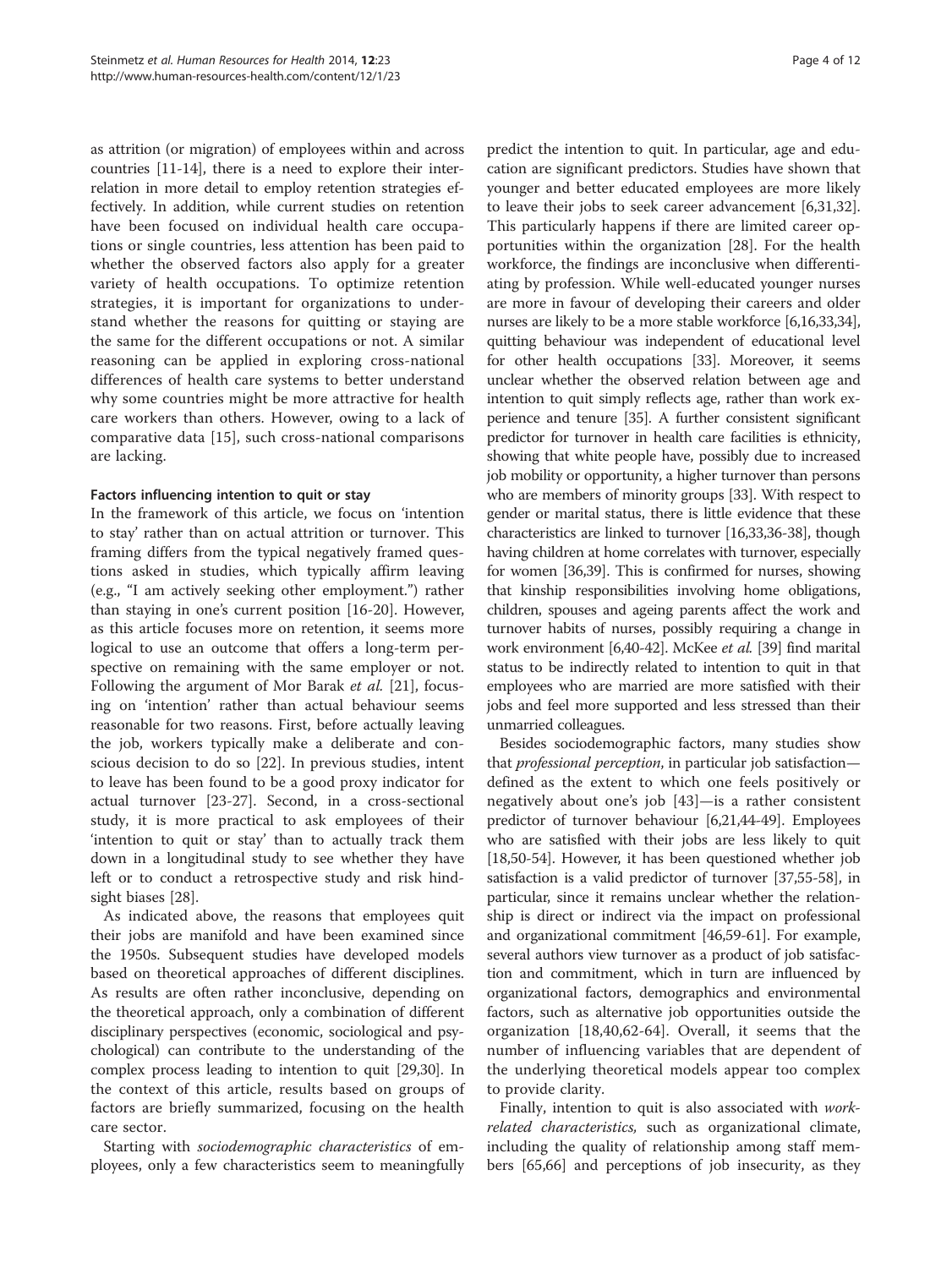are closely linked to job satisfaction and performance [[23](#page-11-0),[24,](#page-11-0)[67](#page-12-0),[68\]](#page-12-0). In addition, research among nurses has shown that promotional opportunities, career development and lifelong learning activities promote job satisfaction and increased retention [\[6](#page-11-0)[,69\]](#page-12-0). A similar positive effect has been found for organizational responsibilities and empowerment on intention to quit, as employees feel more valued by being given responsibilities [[70](#page-12-0),[71\]](#page-12-0).

While such factors seem to be associated with retention, research has shown that, by contrast, a consistently heavy workload increases job tension and decreases job satisfaction, which in turn increases the likelihood of turnover [[6,32\]](#page-11-0). In this context, it has been demonstrated that, for the health workforce in particular, working time is a crucial variable. Studies have found that temporal burdens, such as overtime (e.g. long shifts) and irregular working times (weekends, nights and holidays) are related to anticipated turnover [\[39](#page-11-0)[,72](#page-12-0)], while limitations on working hours and the provision of rest periods (more off-time, flexibility in shifts, more choice of shifts) have a direct positive impact, not only on the quality of services but also on the intention to quit [[19,34,](#page-11-0)[40\]](#page-12-0).

While time plays a central role in the constitution of the employment relationship, wages are closely related, as they constitute a key exchange value within abstract, commodified labour time. Moreover, wages have long been assumed to be central to health service delivery, as they presumably affect job and life satisfaction, employment and working conditions, as well as attrition of employees. However, studies on the impact of wages on turnover in the health services context are inconclusive. A Taiwanese hospital study from Yin and Yang [[40\]](#page-12-0) finds that pay (salary, fringe benefits and night-shift benefits) is the strongest factor related to nurse turnover. In contrast, Hayes et al. [\[6](#page-11-0)] show in their literature review that the impact of wages appears to be mixed, and also depends on whether other types of financial benefit, such as bonuses, pensions, insurance, allowances, fellowships, loans and tuition reimbursement, are considered. Tai et al. [[33](#page-11-0)] also report evidence that more affluent individuals might have less need or motivation to change jobs in order to improve their income status. While these studies focus on absolute wage levels, no studies were found that explore the impact of perceived satisfaction with wage and wage-related collective bargaining coverage on intentions to quit, whereas in most European Union Member States, wages are primarily moderated by collective bargaining.

#### Research question and hypotheses

Against this background, the main objective of this article is to understand the relationship between working time and remuneration on intention to stay using crosssectional survey data. In particular, the following research questions will be addressed:

- 1. What is the influence of working-time-related factors on intention to stay?
- 2. What is the influence of wages and wage-related factors on intention to stay?

First, it is assumed that full-time work will increase the chance of staying with an employer (H1) as the commitment of full-time workers to a job is assumed to be higher, possibly because labour is less explicitly measured by the hour. Furthermore, it is hypothesized that long and additional working hours (H2) as well as non-standard working hours (such as shifts and evening hours, H3) will decrease the intention to stay with an employer. In addition, it is assumed that long commuting times will decrease the intention to stay with an employer (H4).

With respect to wages, it is assumed that an increase in wages also increases the chances of staying with the employer (H5). In addition, as collective bargaining coverage is mostly perceived as a stable, thus attractive, working condition, it should also increase the likelihood of employees to stay with the employer (H6). Finally, it can also be expected that employees who are satisfied with their wage will have a higher chance of remaining with the employer, as the rewards offset the disadvantages of commodified labour time (H7).

#### **Methods**

#### Data

The data used in this study stem from the selfadministered WageIndicator questionnaire, which is posted continuously at all national WageIndicator websites [\(www.](http://www.wageindicator.org) [wageindicator.org\)](http://www.wageindicator.org). The first WageIndicator website started in the Netherlands in 2001, and WageIndicator is operational today in 75 countries in five continents, receiving millions of visitors. The websites consist of job-related content, labour law and minimum wage information, VIP wages and a free salary check, presenting average wages for occupations based on the web survey data. Web traffic is high, owing to coalitions with media groups with a strong Internet presence, search engine optimization, web-marketing, publicity, mobile applications, and responding to visitors' emails. The websites are consulted by employees, self-employed people, students, job seekers, individuals with a job on the side, and similarly for their annual performance talks, job mobility decisions, occupational choices or other reasons. In return for the free information provided, web visitors are invited to complete a voluntary questionnaire (two parts, each approximately ten minutes) with a lottery prize incentive. Between 1% and 5% of the visitors do complete the survey. Since the start of the survey, more than 1 million visitors to the website have provided valid information about their weekly, monthly or annual wages. The questionnaire is comparable across countries. It is in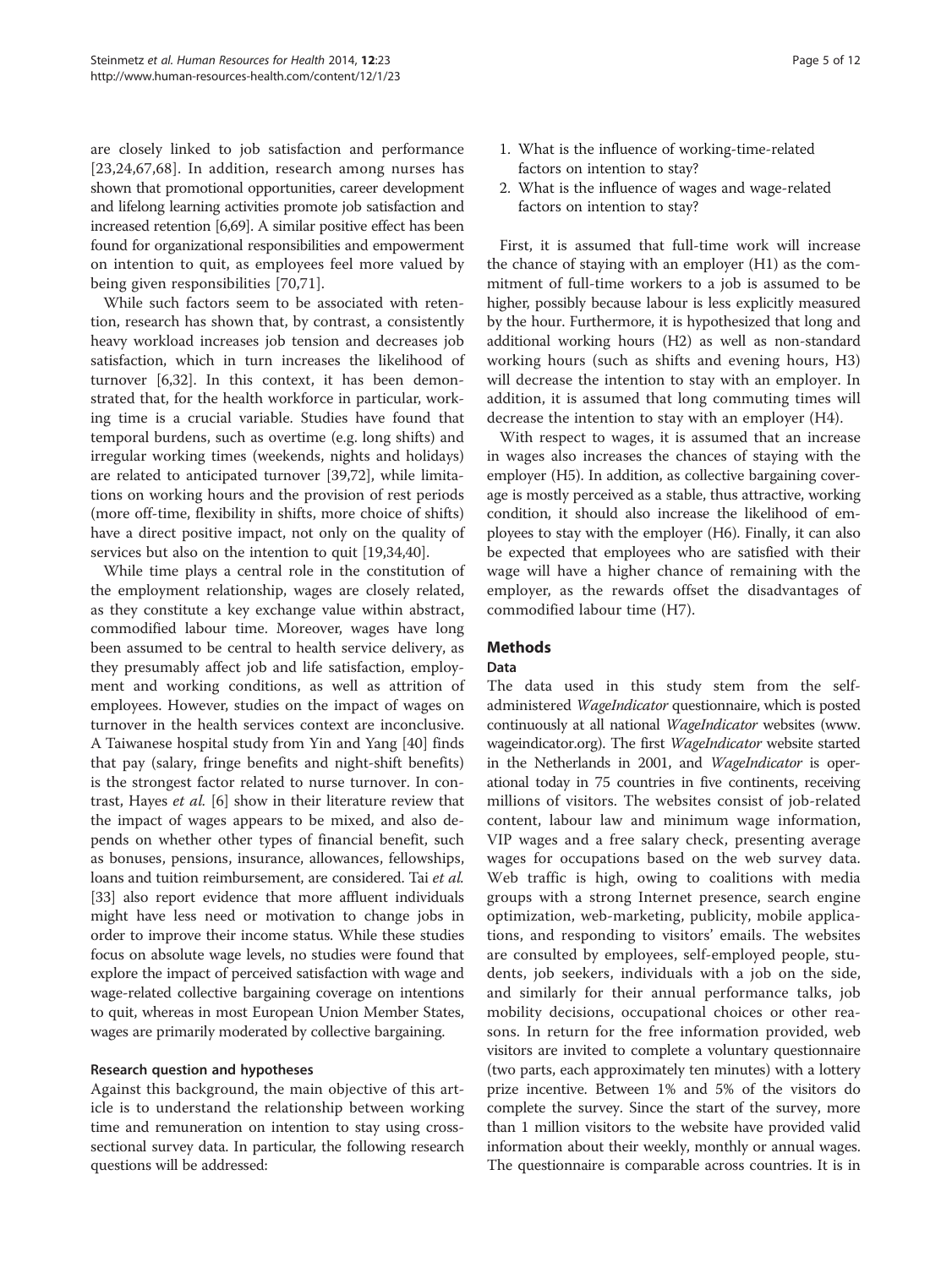the national languages, adapted to country peculiarities, and asks questions about a wide range of subjects, including basic sociodemographic characteristics, wages and other work-related topics (see Additional file [1\)](#page-10-0).

With respect to the quality of the data set, the voluntary nature of the survey is a challenge. In the scientific community, the increasing use of web surveys has triggered a heated debate on their quality and reliability for scientific use [[73,74\]](#page-12-0). Arguments in favour of web surveys emphasize cost benefits, fast data collection, ease of processing results, flexibility of questionnaire design and the potential to reach respondents across national borders. The most obvious drawback is that they may not be representative of the population of interest. The subpopulation with Internet access, the sub-population visiting the web survey's website, and the sub-population deciding to complete the survey are quite specific, with respect to sociodemographic characteristics. In case of the WageIndicator data, several studies have shown that most web samples deviated to some extent from representative reference samples with regard to the common variables of age, gender and education [[75-78](#page-12-0)]. It has also been demonstrated that the sample bias differs tremendously across countries, with higher selectivity in countries with lower Internet penetration rates and growth. To deal with the described problem, different adjustment techniques (e.g., poststratification weighting and propensity score adjustment) have been considered. To investigate the bias in the health care labour force, our sample could be compared with Eurostat's labour force data for the years 2008 to 2012 (NLD until 2011) [[79\]](#page-12-0). The comparison shows that, in all countries and in all years, the age group 20–49 was overrepresented in the web survey for both sexes, whereas the age group 50–59 was underrepresented. On average, overrepresentation for the age group 20–49 was 12% for the women and 11% for the men in Belgium, 6% for the women and 3% for the men in Germany, and 6% for the women and 7% for the men in the Netherlands. As the implementation of proportional weights does not change the outcome tremendously, we decide to use the unweighted data and consider the results as exploratory rather than representative.

The *WageIndicator* survey data provides detailed information on all relevant variables needed to explore retention. The analysis is limited to three countries, namely Belgium, the Netherlands and Germany. This choice is somewhat pragmatic, as these countries provided sufficient observations for the analysis, but is further justified by the fact that these are three north-western European neighbouring countries sharing cultural similarities, and all providing relatively high standardized wages (from \$20/h to \$26/h) across medical occupations [[15](#page-11-0)]. A study of nurses commissioned by the European

Commission in 2003 showed that the proportion of participants considering leaving nursing (several times a month or more) is, however, lower in the Dutch and Belgian samples (8.8% and 9.8%, respectively) than in the German sample (18.5%) [[80\]](#page-12-0). Together, this selection of countries does bias this sample to the lower end of levels of intention to quit (12.4%), as compared with the European mean (15.6%). Only employed people, including apprentices, aged between 18 and 59 who work in a health-related occupation were included. We restricted age to people below 60 in order to filter out early retirement and people with possible health problems. Self-employed people are excluded because for these workers the intention to quit the job is most likely subject to other reasons than those given by employees. Cases who reported a gross hourly wage lower than  $€3.00$  and above  $€400.00$  are defined as outliers and therefore excluded. Being a continuous survey, the data from 2006 to 2012 could be pooled to obtain sufficient observations in the health-related occupations. All missing values as well as outliers were omitted from the analysis. The final total number,  $N$ , is 5,323 respondents with 797 respondents in Belgium to 2,621 respondents in the Netherlands.

#### Operationalization and analytical strategy

As already indicated, the *dependent variable* is a dummy variable measuring the intention to stay, determined by asking whether a person expects to be working for the current employer in the next year (yes  $= 1$ ; no or don't  $know = 0$ . An alternative measure within the survey would have been whether a person had been actively seeking employment in the previous 4 weeks. However, as the focus of this paper is retention, it seemed more logical to use a variable that offered a rather long-term perspective on remaining with the same employer or not. A correlation analysis between the two variables revealed a moderate negative relationship,  $r = -0.57$  ( $p \le 0.001$ ,  $N =$ 5,323) indicating that those who reported that they would remain with the same employer were also not actively searching for a job. To cover wages and wage-related aspects, three measures were included: the logged gross hourly wage (minimum,  $\epsilon$ 1.171; maximum  $\epsilon$ 5.952), wage satisfaction (dissatisfied, neither nor (reference) and satisfied); and whether the organization was covered by a collective wage agreement (yes  $= 1$ , no or don't know  $= 0$ ). For working-time characteristics, four measures are considered: whether a person works full-time (1) or part-time (0) according to his or her self-assessment, whether a person works overtime, i.e. more than the usual hours agreed in the contract (yes  $= 1$ ; no  $= 0$ ), whether the person works irregular hours, such as shifts or evenings ( $yes = 1$ ; no = 0) and how long a person has to commute one way to work (below 60 min = 0; above 60 min = 1).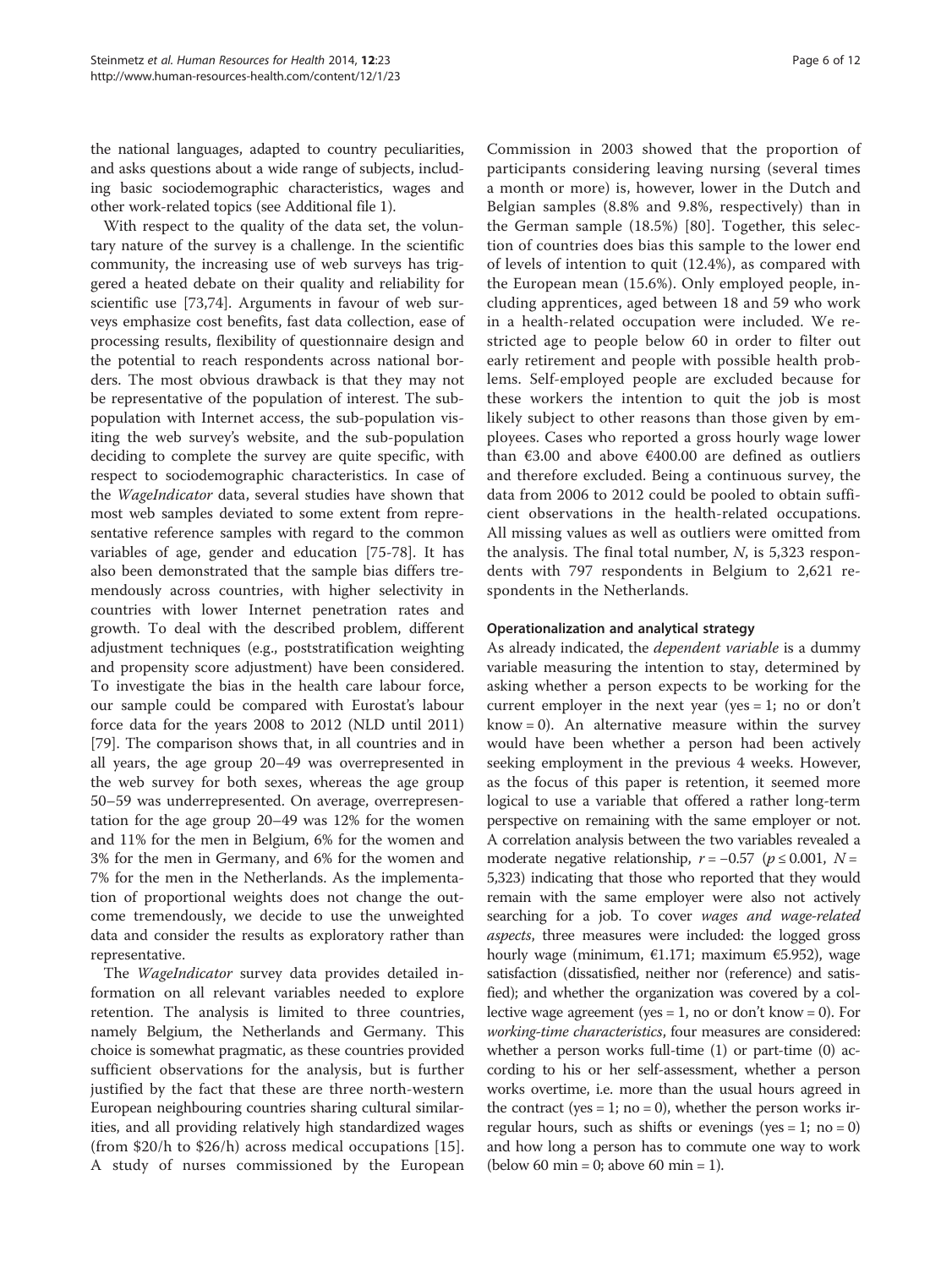To cover additional factors that are likely to have an impact on the intention to stay, the following variables were also included as controls: gender (women = 1; men = 0), education (low (reference), medium and high (for the classification of national educational categories into these three classes, see Additional file [2](#page-10-0)), age (18–59), migration status (native  $= 1$ , migrant  $= 0$ ), having a partner  $(yes = 1, no = 0)$  and having one or more children  $(yes = 1,$  $no = 0$ ). As job satisfaction is a key predictor of the intention to stay and closely related to working time and wages, it is also included in the analysis as a categorical measure (dissatisfied; neither satisfied nor dissatisfied (reference); satisfied). To control for variations in the intention to stay across different health occupations, specific occupational dummy variables (medical doctors, nurses, pharmacists, technical pharmaceutical assistants, and others (reference)) were included. Further working conditions of respondents are also considered, such as having a permanent contract (yes = 1; no = 0), being in a supervisory position (yes = 1; no = 0), being an apprentice (yes = 1; no = 0), as well as organization size (below  $100 = 0$ ; 100 or over = 1) and working in the public sector (yes = 1;  $no = 0$ ). To explore the impact of alternative employment opportunities on the likelihood of staying, the absolute growth unemployment rates between 2006 and 2012 were included for each of the three countries, resulting in a quasicontinuous variable (minimum −1.6; maximum, 1.1). This allowed us to control for country- and time-specific variations (see Table 1).

As can be seen from Table 1, around 60% of all respondents expected to be with the same employer next year. The mean age in the sample was approximately 39 years, and the group were dominated by women (80%) and natives (94%). Most of the respondents worked either as nurses (31%) or in 'other health occupations' (62%). With respect to the main explanation variables, it can be seen that only 52% of the respondents had a full-time contract, 66% worked non-standard hours, and 39% worked overtime. Interestingly, while 40% of the sample reported wage dissatisfaction, 62% indicated satisfaction with the job.

To test the hypotheses, three binary multivariate logistic regression models were estimated (M1–M3). The enumerated variables were introduced, starting with Model 1 to test whether the expected relation between working time and intention to stay could be observed. In Model 2, the effect of wages and wage-related measures on intention to stay were tested. Model 3 included all relevant variables, to test the relationship between working time and wages.

#### Results

#### Bivariate findings

Figures [1](#page-8-0) and [2](#page-8-0) show the percentage of respondents indicating that they would remain with the same employer

|  |  | Table 1 Descriptive statistics for the complete sample |  |  |  |
|--|--|--------------------------------------------------------|--|--|--|
|--|--|--------------------------------------------------------|--|--|--|

| Variable                                      | Mean     | SD     | Minimum     | Maximum |
|-----------------------------------------------|----------|--------|-------------|---------|
| Expect to be with the<br>same employer        | 0.591    | 0.492  | 0           | 1       |
| Full-time                                     | 0.523    | 0.499  | 0           | 1       |
| Non-standard hours                            | 0.662    | 0.473  | $\mathbf 0$ | 1       |
| Overtime                                      | 0.388    | 0.487  | 0           | 1       |
| Commuting time                                | 0.042    | 0.200  | $\mathbf 0$ | 1       |
| Gross hourly wage (log)                       | 2.808    | 0.468  | 1.1         | 5.9     |
| Wage dissatisfaction                          | 0.400    | 0.490  | 0           | 1       |
| Neither satisfied by wage<br>nor dissatisfied | 0.307    | 0.461  | $\Omega$    | 0       |
| Wage satisfaction                             | 0.293    | 0.455  | 0           | 1       |
| Covered by collective agreement               | 0.714    | 0.452  | $\Omega$    | 1       |
| Job dissatisfaction                           | 0.152    | 0.359  | $\Omega$    | 1       |
| Neither satisfied by job<br>nor dissatisfied  | 0.225    | 0.418  | 0           | 1       |
| Job satisfaction                              | 0.623    | 0.485  | 0           | 1       |
| Women                                         | 0.798    | 0.402  | 0           | 1       |
| Age                                           | 38.582   | 10.723 | 18          | 59      |
| Low education                                 | 0.220    | 0.415  | $\Omega$    | 1       |
| Medium education                              | 0.502    | 0.500  | 0           | 1       |
| High education                                | 0.278    | 0.448  | $\Omega$    | 1       |
| Having a partner                              | 0.655    | 0.476  | 0           | 1       |
| Having one or more children                   | 0.584    | 0.493  | $\Omega$    | 1       |
| Native                                        | 0.938    | 0.242  | $\Omega$    | 1       |
| Medical doctor                                | 0.040    | 0.196  | 0           | 1       |
| Nurse                                         | 0.310    | 0.463  | 0           | 1       |
| Pharmaceutical occupation                     | 0.034    | 0.181  | 0           | 1       |
| Other health occupation                       | 0.616    | 0.487  | $\Omega$    | 1       |
| Permanent contract                            | 0.821    | 0.383  | 0           | 1       |
| Promotion in current job                      | 0.802    | 0.398  | $\Omega$    | 1       |
| Supervisor position                           | 0.196    | 0.397  | 0           | 1       |
| Apprentice                                    | 0.017    | 0.130  | $\Omega$    | 1       |
| Organization size                             | 0.510    | 2.702  | $\Omega$    | 1       |
| Public employment                             | 0.200    | 0.400  | $\Omega$    | 1       |
| Unemployment growth<br>in country             | $-0.284$ | 0.662  | $-1.2$      | 1.1     |

Source: WageIndicator data for Belgium, Germany and the Netherlands, 2006–2012 (unweighted),  $N = 5,323$ .

in the next year in relation to working time and remuneration across the three countries. In general, the figures reveal that the intention to stay was lowest in the Netherlands for all considered variables with the exception of a one-way commuting time above 60 min, for which Belgium had a 2 percentage point lower rate.

When looking more closely at the pattern for the intention to stay with respect to working-time characteristics, Figure [1](#page-8-0) shows that, in the Netherlands, it seems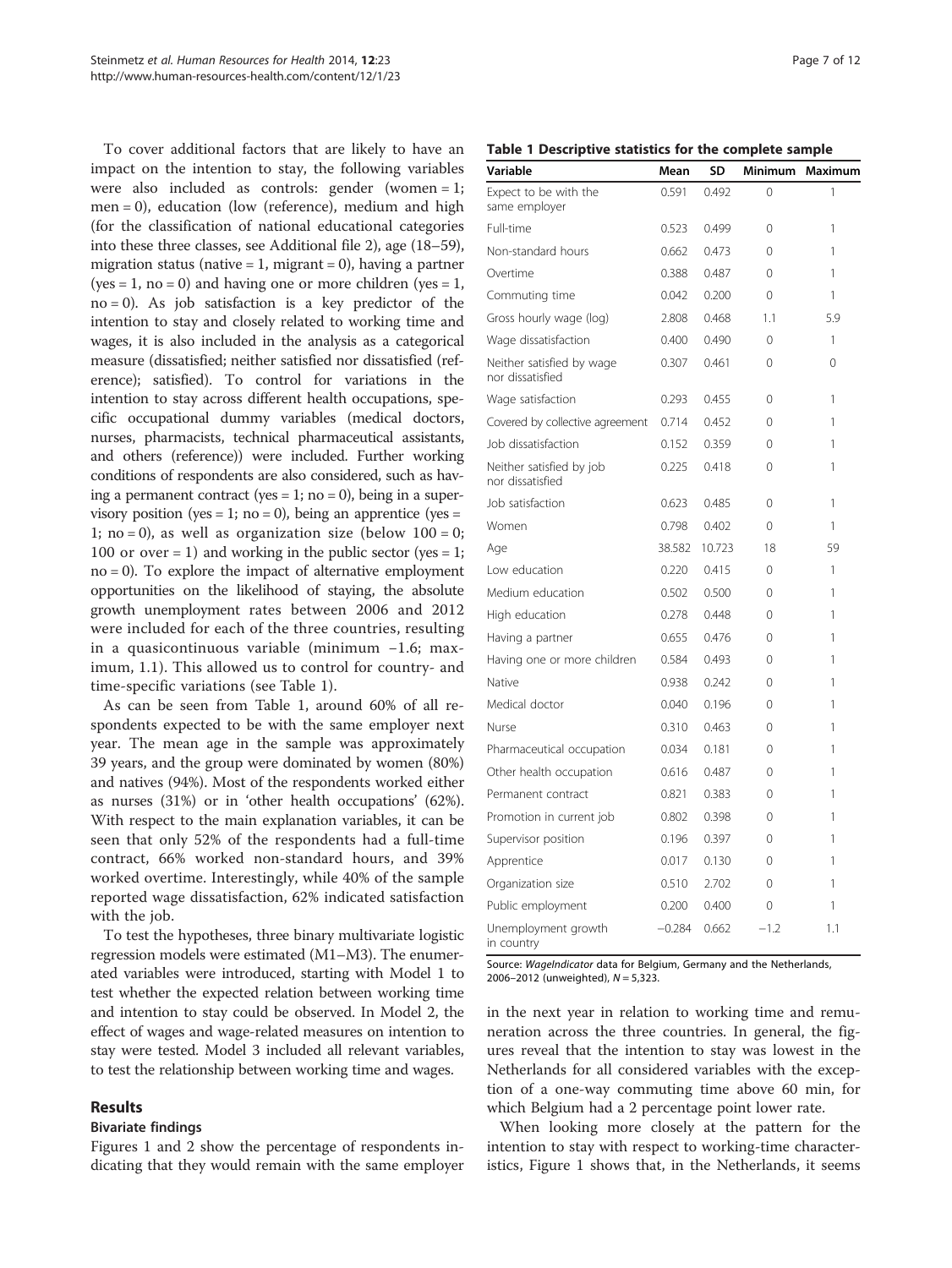<span id="page-8-0"></span>

to be lowest for people with a commuting time above an hour, followed by people working non-standard working hours, part-time or overtime hours. For Germany, the intention to stay is higher overall but the pattern is comparable to the Netherlands, with the exception that there is a higher share of people with non-standard working hours who seem to intend to stay with the same employer. Finally, Belgium is somewhat in between the Netherlands and Germany but its pattern follows that of Germany more closely.

Continuing with the relation between intention to stay and wages, as well as wage-related factors, Figure 2 clearly shows that across all countries the intention to stay is lowest among those who are dissatisfied with their wage followed by people where the organization for which they are working is not covered by a collective agreement. As expected, the percentage for staying with the same employer is higher for respondents with a high wage, a high wage satisfaction and where the organization is covered by a collective agreement. With

respect to country differences, as indicated previously, the Netherlands again stands out for all wage-related variables. However, the described pattern is the same across countries. Moreover, Figure 2 also shows that the share of respondents who intend to stay with the same employer within the next year is lowest for those with the lowest job satisfaction. This confirms previous findings, showing the importance of job satisfaction to retention.

#### Multivariate findings

The results of the multivariate logistic regression analyses are presented in Table [2](#page-9-0). Starting with the effect of working-time-related variables it becomes evident from Model 1 (M1) that even after controlling for sociodemographic and work-related variables, as well as job satisfaction, working-time characteristics are important for intention to stay (to remain with the same employer within the next year). In particular, working overtime (more hours than agreed in the contract) and a long

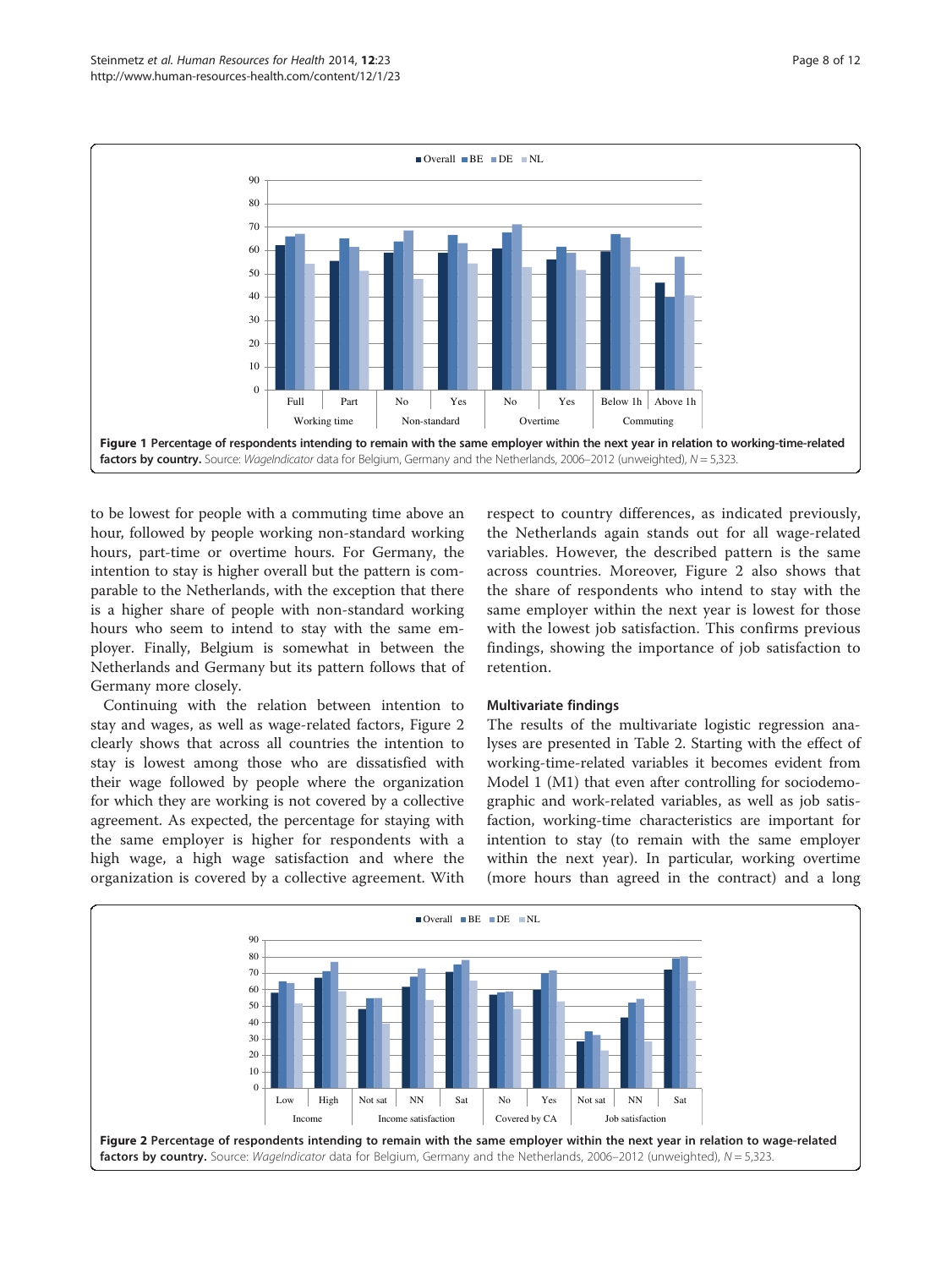<span id="page-9-0"></span>

|                                                                      | (M1)                           | (M2)                            | (M3)                           |
|----------------------------------------------------------------------|--------------------------------|---------------------------------|--------------------------------|
| Full-time (yes $=1$ )                                                | $0.334$ <sup>***</sup> (0.069) |                                 | $0.341***$ (0.069)             |
| Non-standard hours (yes $=1$ )                                       | 0.063(0.072)                   |                                 | 0.074(0.072)                   |
| Overtime (yes $=1$ )                                                 | $-0.190^{**}$ (0.065)          |                                 | $-0.156$ (0.065)               |
| Commuting time (one way above 1 h =1)                                | $-0.553***$ (0.155)            |                                 | $-0.571$ (0.156)               |
| Gross hourly wage (log)                                              |                                | $0.158^*$ (0.076)               | $0.169^*$ (0.076)              |
| Wage dissatisfaction (Reference: neither satisfied nor dissatisfied) |                                | $-0.248$ <sup>***</sup> (0.075) | $-0.247$ <sup>**</sup> (0.076) |
| Wage satisfaction                                                    |                                | 0.210(0.083)                    | $0.200^*$ (0.083)              |
| Covered by collective agreement (yes $=1$ )                          |                                | $-0.124(0.077)$                 | $-0.096(0.078)$                |
| Constant                                                             | $-0.876(0.522)$                | $-1.055$ <sup>*</sup> (0.509)   | $-1.295$ (0.537)               |
| Bayesian Information Criterion                                       | $-39294.3$                     | $-39289.0$                      | $-39298.8$                     |
| Log likelihood                                                       | $-3080.8$                      | $-3083.4$                       | $-3061.3$                      |

Standard errors in brackets, \*P < 0.05, \*\*P < 0.01, \*\*\*P < 0.00; in all models, we control for sociodemographic and work-related characteristics as well as for the absolute unemployment rate (see Additional file [3](#page-10-0)). Source: WageIndicator data for Belgium, Germany and the Netherlands, 2006-2012 (unweighted), N = 5,323.

commuting time significantly reduce the log-odds of a person remaining with the same employer. Conversely, the strong positive effect of full-time employment indicates that employees with a full-time job have a higher intention of remaining with the same employer in comparison to employees with a part-time job. With respect to non-standard working hours, no significant association could be observed at the 5% significance level.

Turning to Model 2 (M2), the consideration of the wage and wage-related factors is also relevant in explaining the intention to stay. As assumed, an increase in the gross hourly wage as well as a high level of wage satisfaction in comparison with a neutral level significantly increases the log-odds of staying with the same employer, while a higher wage dissatisfaction level significantly decreases the intention of people to stay with their employer within the next year in comparison with people with a neutral level of job satisfaction. With respect to the effect of collective agreement coverage, no significant association could be observed at the 5% significance level.

In addition, both models M1 and M2 reveal that, in line with previous studies, job dissatisfaction in comparison with a neutral level of job satisfaction is a strong predictor of the intention to leave an employer, while higher job satisfaction in comparison with a neutral level of job satisfaction increases retention. Moreover, the findings show that being a woman, or being moderately or highly educated in comparison with poorly educated, as well as being promoted in the current organization, also significantly reduces the intention to stay. This might be because moderately and highly educated people, as well as promoted people (where their good job performance has been confirmed by means of a promotion), might perceive more job opportunities and hence believe that they might find a better job within a year's time. On the other hand, having a partner, a permanent contract or a public sector employment increases the intention to stay with the employer (see Additional file [3](#page-10-0)).

In the final Model 3 (M3), all factors are included in the analysis to test whether the effects previously observed remain significant. While most of the working-time- and wage-related effects slightly decreased or increased, they all remained significant. As a result, it can be concluded that the present analysis supports H1, H2 and H4, but not H3.

Turning to the wage-related factors, M3 reveals that the current analysis supports H5 and H7. Higher levels of wage satisfaction, as well as an increase in the gross hourly wage, significantly increase intention to stay. Conversely, the effect for collective agreement remains non-significant, indicating that wage setting through collective bargaining—at least in this analysis—does not affect the intention to stay or to quit. Hence, H6 is not supported.

Finally, when reflecting on the impact of the discussed explanation variables in relation to other relevant variables considered in the model (see Additional file [3](#page-10-0)), the greatest effects on the intention to leave the employer can be observed for people with a higher job dissatisfaction (in comparison with a neutral level), followed by people who have to commute longer than an hour one way and by better educated people. By contrast, the most important factors for the intention to stay seem to be a high level of job satisfaction, followed by a permanent contract and having a partner.

#### Discussion and conclusions

In the framework of this article it has been argued that, besides job satisfaction, other work- and sociodemographicrelated variables—in particular, working-time-related measures and wages—have to be taken into account when analysing retention in the health workforce. The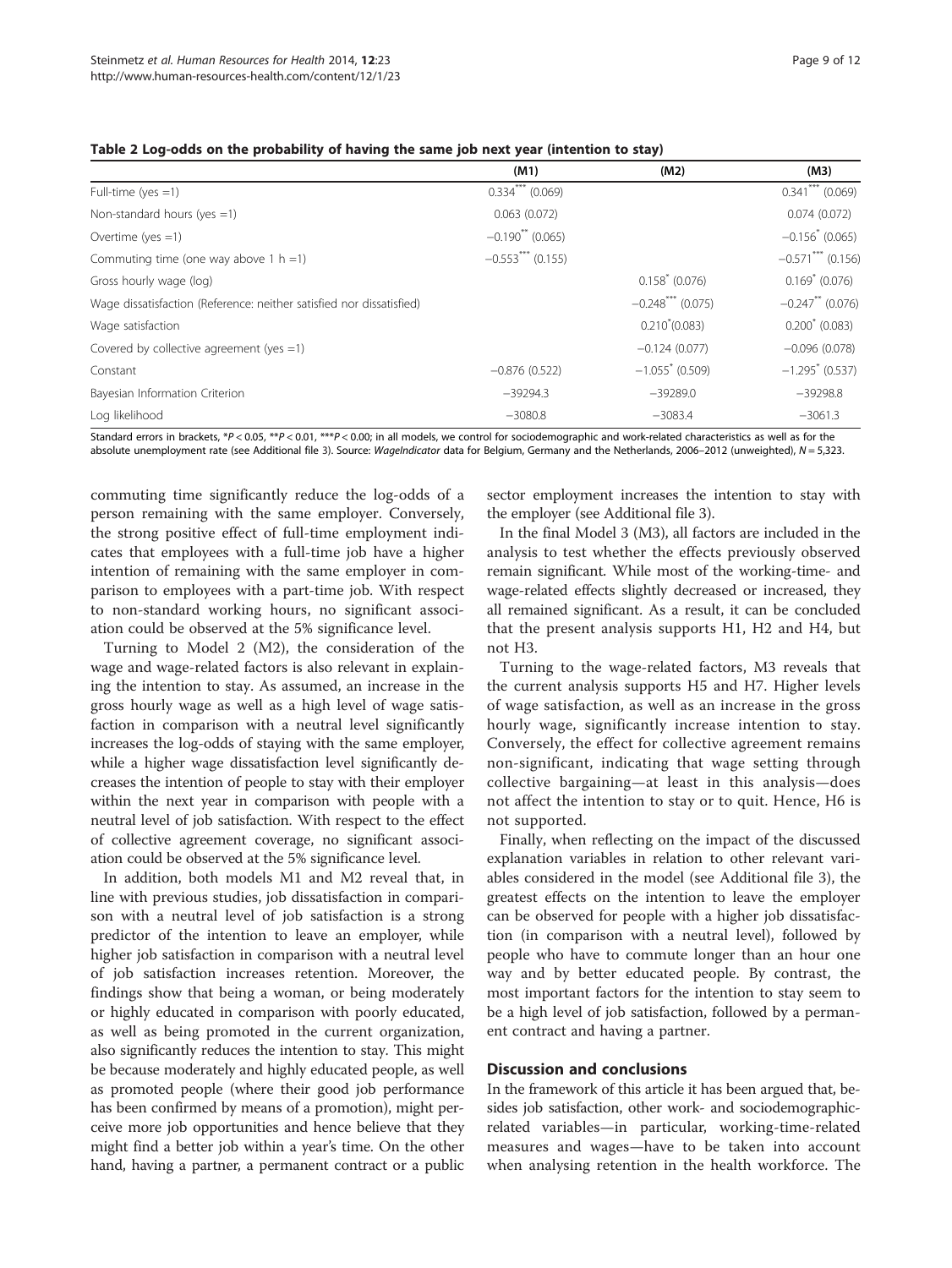<span id="page-10-0"></span>main objective has been to gain a better understanding of the relationship between working time and remuneration on the intention to stay with the current employer within the coming year using survey data of health care employees for three West European countries. In this context, two research questions have been formulated:

1. What is the influence of working-time-related factors on the intention to stay?

In this respect, the analysis has revealed that working-time-related factors affect intention to stay across all countries. In particular, working part-time hours or overtime, as well as a long commuting time, decreases the intention to stay. While the effect of 'overtime' confirms previous results for nurses and doctors, the study shows that it also seems important to consider commuting time. While organizations can only marginally influence the location where people want to live, remuneration or other compensation schemes, such as adjustments in working time for those with long commuting times, might have to be further discussed among personnel departments. Conversely, this study could not confirm that non-standard working hours decreases the intention to stay. While studies with nurses have shown that non-standard working hours increase the intention to quit, the recent findings might be explained by the consideration of a broader variety of health occupations, in which such factors are less important.

2. What is the influence of wages and wage-related factors on the intention to stay?

As already indicated, prior studies on the impact of wages have been rather inconclusive. In the context of this study, in particular, the aspect of wage satisfaction and collective agreement coverage have been examined. The findings show that, in particular, employees with a higher wage or a high wage satisfaction are more likely to express an intention to stay. The effect of wage satisfaction—thus far rarely taken into account—is not surprising, but also shows that besides a high wage, satisfaction with a wage is essential when analysing retention in the health workforce.

Overall, these findings confirm the significance of the relationship between working-time-and wage-related factors (besides the well-known factors of, for instance job satisfaction) in efforts to increase intention to stay in the health services sector. In light of the critique of Colley et al. [\[9](#page-11-0)] that in late-capitalism the commodification of time restricts learning and promotes wages (exchange values) over caring for people (use values), these data

show a need for further research on 'temporality' in human resources for health. In this context, it appears to be advisable that health service managers and policy makers pay more attention to the importance of employees' working hours and working time, including, in particular, commuting time as well as the way in which working time interacts with personal wage satisfaction. In addition, trade unions may place more emphasis on perceived wage satisfaction in collective bargaining or permanent contracts [[81\]](#page-12-0). Furthermore, and what is beyond the scope of this study, further analysis should explore the relation between working time and wages, wages and wage satisfaction as well as wage satisfaction and job satisfaction.

Finally, certain limitations of the study must be mentioned. Like much of the existing literature in human resources for health, this analysis is based on crosssectional rather than longitudinal data. As a result, we were not able to measure actual turnover, although there is significant empirical evidence linking intention to quit with actual leaving in other settings. Cross-sectional studies may also be biased, because they only capture the views of health workers who are currently in service (and not those who have quit). More longitudinal research is an important priority to address these limitations. Moreover, even though the WageIndicator data offer a richness on wage and working-time-related variables associated with intention to stay (such as various bonuses and subjective stress factors), the large quantity of missing data on these variables rendered it impossible to include them in the analysis. Future studies, however, should extend these models with even more detailed information on wages and working time. In addition, as the analysis is based on a voluntary survey, the findings should be considered exploratory, although contributing to the understanding of retention in the health workforce.

#### Additional files

[Additional file 1:](http://www.biomedcentral.com/content/supplementary/1478-4491-12-23-S1.pdf) Stylized questionnaire. The codebook is available for download; for academic research the data are available for free from the Forschungsinstitut zur Zukunft der Arbeit (IZA), Bonn, Germany, [http://](http://idsc.iza.org/?page=27&id=59) [idsc.iza.org/?page=27&id=59.](http://idsc.iza.org/?page=27&id=59)

[Additional file 2:](http://www.biomedcentral.com/content/supplementary/1478-4491-12-23-S2.xlsx) Educational mapping: Belgium, the Netherlands, Germany.

[Additional file 3:](http://www.biomedcentral.com/content/supplementary/1478-4491-12-23-S3.docx) Complementary tables.

#### Competing interests

The authors declare no competing interests.

#### Authors' contributions

SS conducted the analyses of the survey data, DdV contributed to the literature review, and KT contributed to the formulation of hypotheses. All authors supported the design of the paper, reviewed and approved the final manuscript.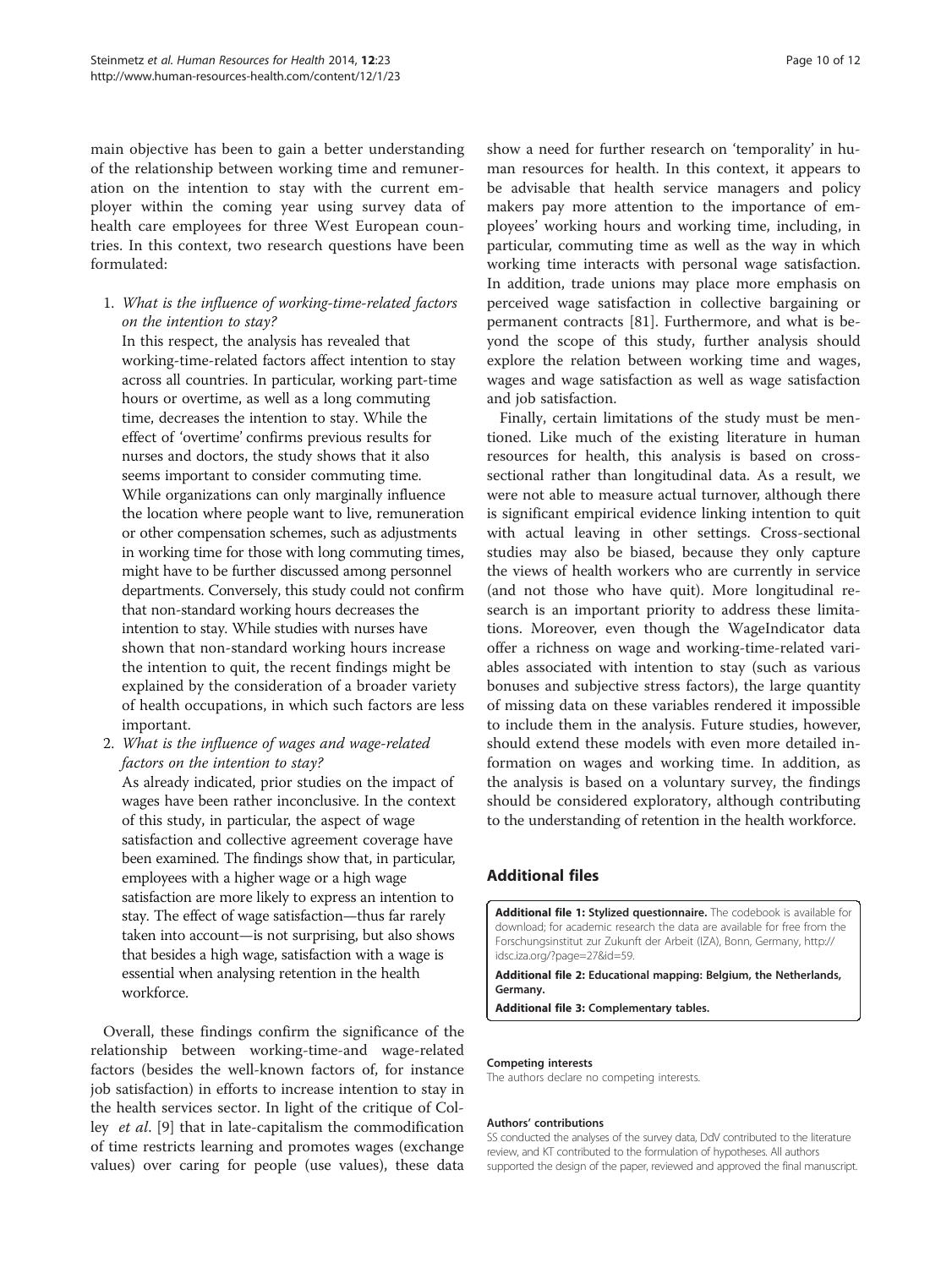#### <span id="page-11-0"></span>Authors' information

Stephanie Steinmetz is an assistant professor at the Department of Sociology and Anthropology at the University of Amsterdam and an affiliated senior researcher at the Erasmus Studio Rotterdam and AIAS. Her main research interests are (web) survey methodology, gender inequalities, comparative labour market research and quantitative research methods.

Daniel H. de Vries is an assistant professor at the Department of Sociology and Anthropology at the University of Amsterdam, and affiliated with the Center for Social Science and Global Health and AIAS. He was previously Research and Evaluation Manager at USAID's Capacity Project, a human resources for health strengthening project.

Kea G. Tijdens is a research coordinator at Amsterdam Institute of Advanced Labor Studies (AIAS) at the University of Amsterdam, and a Professor of Women and Work at the Department of Sociology, Erasmus University Rotterdam. She is the scientific coordinator of the continuous WageIndicator web survey on work and wages. Her research interests are wage setting processes, working time and occupations.

#### Acknowledgements

This article builds on research done using the WageIndicator web survey on work and wages ([www.wageindicator.org](http://www.wageindicator.org)). The authors would like to acknowledge the contribution of WEBDATANET, a European network for web-based data collection (COST Action IS1004, [http://webdatanet.cbs.dk/\)](http://webdatanet.cbs.dk/).

#### Author details

<sup>1</sup>Department of Sociology & Anthropology, University of Amsterdam, Amsterdam, the Netherlands. <sup>2</sup> Amsterdam Institute for Advanced Labor Studies (AIAS), University of Amsterdam, Amsterdam, the Netherlands.

#### Received: 3 September 2013 Accepted: 25 March 2014 Published: 23 April 2014

#### References

- 1. Albaugh JA: Keeping nurses in nursing: the profession's challenge for today. Urol Nurs 2003, 23:193–199.
- 2. Waldman JD, Kelly F, Sanjeev A, Smith HL: The shocking cost of turnover in health care. Health Care Manage Rev 2004, 29(1):27
- Cohen A, Golan R: Predicting absenteeism and turnover intentions by past absenteeism and work attitudes: an empirical examination of female employees in long term nursing care facilities. Career Dev Int 2007, 12:416–432.
- 4. International Council of Nurses: Global Nursing Shortage: Priority Areas for Intervention. Geneva, Switzerland: International Council of Nurses; 2006:42.
- 5. Atencio BL, Cohen J, Gorenberg B: Nurse retention: is it worth it? Nurs Econ 2003, 21:262–299.
- 6. Hayes LJ, O'Brien-Pallas L, Duffield C, Shamian J, Buchan J, Hughes F, Spence Laschinger HK, North N, Stone PW: Nurse turnover: a literature review. Int J Nurs Stud 2006, 43:237–263.
- 7. Coomber B, Louise Barriball K: Impact of job satisfaction components on intent to leave and turnover for hospital-based nurses: a review of the research literature. Int J Nurs Stud 2007, 44:297–314.
- 8. Timmermans S, Almeling R: Objectification, standardization, and commodification in health care: a conceptual readjustment. Soc Sci Med 2009, 69:21–27.
- 9. Colley H, Henriksson L, Niemeyer B, Seddon T: Competing time orders in human service work: towards a politics of time. Time Soc 2012, 21:371.
- 10. Ylijoki O-H, Mantyla H: Conflicting time perspectives in academic work. Time Soc 2003, 12:55–78.
- 11. Ferrinho P, Van Lerberghe W, Julien M, Fresta E, Gomes A, Dias F: How and why public sector doctors engage in private practice in Portuguesespeaking African countries. Health Policy Plan 1998, 13:332–338.
- 12. Dovlo D: Retention and deployment of health workers and professionals in Africa. In Report for the Consultative Meeting on Improving Collaboration between Health Professions and Governments in Policy Formulation and Implementation of Health Sector; Addis Ababa. 28 January to 1 February 2002.
- 13. Smigelskas K, Padaiga Z: Do Lithuanian pharmacists intend to migrate? J Ethn Migr Stud 2007, 33:501–509.
- 14. Nguyen LR, Nderitu S, Zuyderduin E, Luboga AS, Hagopian A: Intent to migrate among nursing students in Uganda: measures of the brain drain in the next generation of health professionals. Hum Resour Heal 2008, 6:5.
- 15. Tijdens K, De Vries DH, Steinmetz S: Health workforce remuneration: comparing wage levels, ranking, and dispersion of 16 occupational groups in 20 countries. Hum Resour Health 2013, 11:11.
- 16. Blaauw D, Ditlopo P, Maseko F, Chirwa M, Mwisongo A, Bidwell P, Thomas S, Normand C: Comparing the job satisfaction and intention to leave of different categories of health workers in Tanzania, Malawi, and South Africa. Glob Health Action 2013, 6:19287.
- 17. Manlove EE, Guzell JR: Intention to leave, anticipated reasons for leaving, and 12-month turnover of child care center staff. Early Child Res Q 1997, 12:145–167.
- 18. Arnold J, Mackenzie Davey K: Graduates' work experiences as predictors of organizational commitment, intention to leave and turnover: which experiences really matter? Appl Psychol 1999, 48:211–238.
- 19. Rambur B, Val Palumbo M, McIntosh B, Mongeon J: A statewide analysis of RNs' intention to leave their position. Nurs Outlook 2003, 51:181–188.
- 20. Tzeng HM: The influence of nurses' working motivation and job satisfaction on intention to quit: an empirical investigation in Taiwan. Int J Nurs Stud 2002, 39:867-878.
- 21. Mor Barak ME, Nissly JA, Levin A: Antecedents to retention and turnover among child welfare, social work, and other human service employees: what can we learn from past research? A review and metanalysis. Soc Serv Rev 2001, 75:625-661.
- 22. Coward RT, Hogan TL, Duncan RP, Horne CH, Hilker MA, Felsen LM: Job satisfaction of nurses employed in rural and urban long term care facilities. Res Nursing Health 1995, 18:271–284.
- 23. Emberland JS, Rundmo T: Implications of job insecurity perceptions and job insecurity responses for psychological wellbeing, turnover intentions and reported risk behavior. Safety Sci 2010, 48:452–459.
- 24. Mishra SK, Bhatnagar D: Linking emotional dissonance and organisational identification to turnover intention and emotional well-being: a study of medical representatives in India. Hum Resour Manage 2010, 49:401–419.
- 25. Bluedorn AC: The theories of turnover: causes, effects and meaning. Res Soc Org 1982, 1:75–128.
- 26. Lee TW, Mowday RT: Voluntarily leaving an organization: an empirical investigation of Steers and Mowday's model of turnover. Acad Manage J 1987, 30:721–743.
- 27. Alexander JA, Lichtenstein R, Joo Oh H, Ullman E: A causal model of voluntary turnover among nursing personnel in long‐term psychiatric settings. Res Nurs Health 1998, 21:415-427.
- 28. Price JL, Mueller CW: Professional turnover: the case for nurses. Health Syst Manage 1981, 15:1–160.
- 29. Mueller CW, Price JL: Economic, psychological, and sociological determinants of voluntary turnover. J Behav Econ 1990, 19:321-335.
- 30. Irvine D, Evans M: Job satisfaction and turnover among nurses: integrating research findings across studies. Nurs Res 1995, 1995(44):246–253.
- 31. Kiyak H, Asumen KH, Kahana EF: Job commitment and turnover among women working in facilities serving older persons. Res Aging 1997, 19:223–246.
- 32. Aiken LH, Buchan J, Sochalski J, Nichols B, Powell M: Trends in international nurse migration. Health Aff 2004, 23:69–77.
- 33. Tai TWC, Bame SI, Robinson CD: Review of nursing turnover research, 1977–1996. Soc Sci Med 1998, 47:1905–1924.
- 34. Zurn P, Dolea C, Stilwell B: Nurse Retention and Recruitment: Developing a Motivated Workforce. Geneva: World Health Organization, Department of Human Resources for Health; 2005.
- 35. McCarthy G, Tyrrell M, Cronin C: National Study of Turnover in Nursing and Midwifery. Dublin: Department of Health and Children; 2002 [\[http://www.](http://www.dohc.ie/publications/pdf/tover.pdf) [dohc.ie/publications/pdf/tover.pdf](http://www.dohc.ie/publications/pdf/tover.pdf)]
- 36. Ben‐Dror R: Employee turnover in community mental health organization: a developmental stages study. Community Ment Health J 1994, 30:243–257.
- 37. Koeske GF, Kirk SA: The effect of characteristics of human service workers on subsequent morale and turnover. Adm Soc Work 1995, 19:15–31.
- Jinnett K, Alexander JA: The influence of organizational context on quitting intention: an examination of treatment staff in long‐term mental health care settings. Res Aging 1999, 21:176–204.
- 39. McKee GH, Markham SE, Dow Scott K: Job stress and employee withdrawal from work. In Stress and Well-Being at Work: Assessments and Interventions for Occupational Mental Health. Edited by Campbell Quick J, Murphy LR, Hurrell JJ Jr. Washington, DC: American Psychological Association; 1992:153–163.